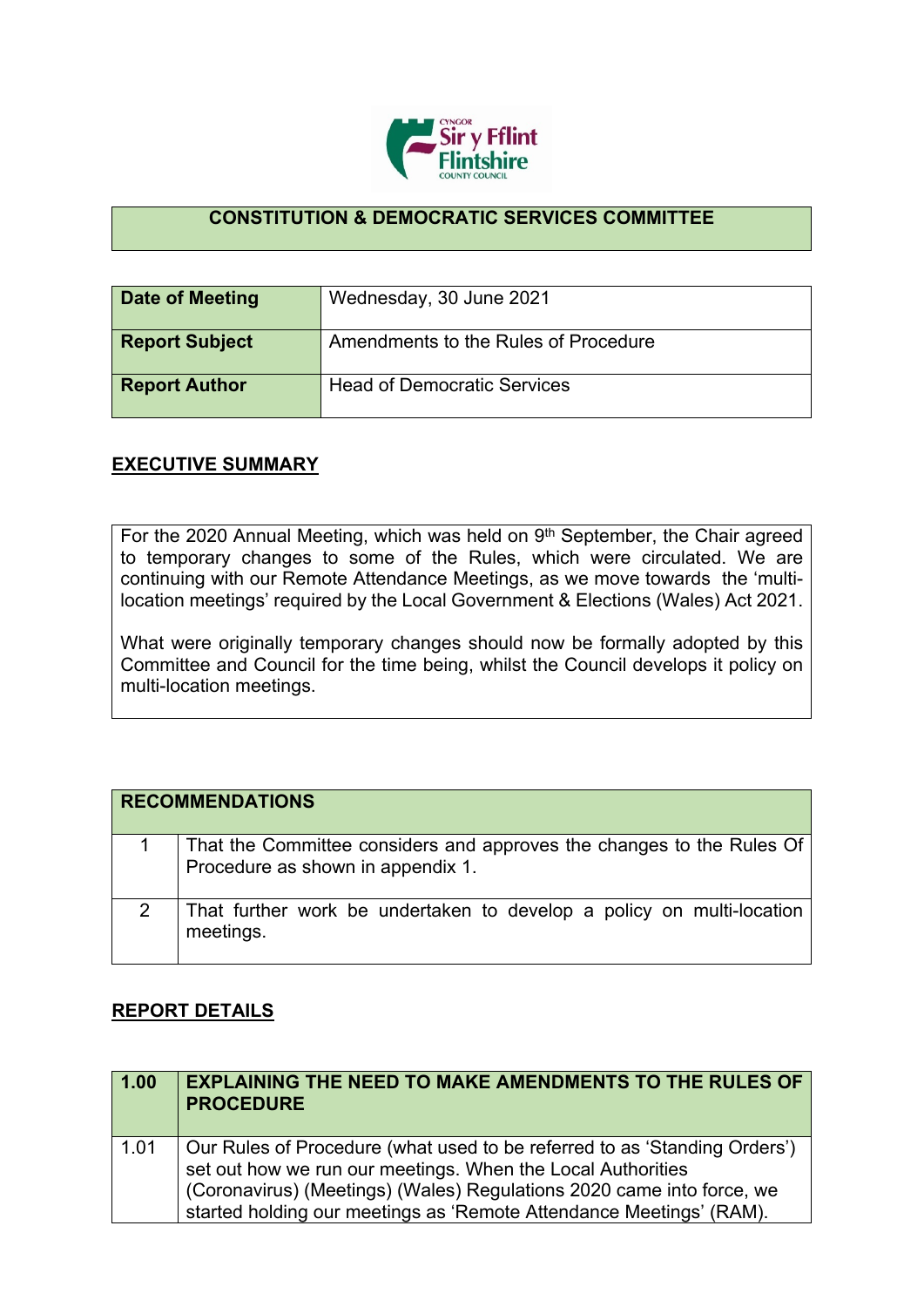|      | However, we recognised that some elements of our Rules of Procedure<br>would no longer work effectively for us, and would need to be amended.<br>For example, it is not practical for members to stand to request a recorded<br>vote during a video conference.                                                                                                                                                                                                                                                                                                                                                                                                                                                       |
|------|-----------------------------------------------------------------------------------------------------------------------------------------------------------------------------------------------------------------------------------------------------------------------------------------------------------------------------------------------------------------------------------------------------------------------------------------------------------------------------------------------------------------------------------------------------------------------------------------------------------------------------------------------------------------------------------------------------------------------|
| 1.02 | For the 2020 Annual Meeting, which was held on 9th September, the Chair<br>agreed to temporary changes to some of the Rules, which were circulated.<br>They have been adapted slightly to refer to hybrid meetings though the<br>substance of each rule has not changed. What were temporary changes<br>should be formally adopted and regarded as permanent, subject to the<br>work outlined below.                                                                                                                                                                                                                                                                                                                  |
| 1.03 | The Local Government & Elections (Wales) Act 2021 was given Royal<br>Assent at the end of January. Section 47 of the Act, and part 1 of schedule<br>4 of that Act now provide the statutory basis for what is now being referred<br>to as 'multi-location meetings'. Multi-location meetings are defined in the<br>Act as a meeting of a relevant authority whose participants are not all in<br>the same physical place. This applies to the Remote Attendance Meetings<br>which we have been holding since last year, hybrid meetings, such as our<br>Annual Meeting, where some people were in the Chamber, or meetings<br>where a greater number of people are present, but others attending via<br>remote means. |
| 1.04 | The Act requires that the Council should develop and publish its policy on<br>which meetings will take place in person, remotely or as a hybrid and the<br>rules that will apply to each. We will need to develop our own 'multi-<br>location meetings' policy before May 2022. There will be further reports to<br>this Committee, and to Council.                                                                                                                                                                                                                                                                                                                                                                   |
| 1.05 | The attached details changes (shown in italics) which need to be<br>incorporated into the Rules of Procedure to make them applicable to multi-<br>location meetings.                                                                                                                                                                                                                                                                                                                                                                                                                                                                                                                                                  |

| 2.00 | <b>RESOURCE IMPLICATIONS</b> |
|------|------------------------------|
| 2.01 | None                         |

| 3.00 | <b>CONSULTATIONS REQUIRED / CARRIED OUT</b>               |
|------|-----------------------------------------------------------|
| 3.01 | This report is being published for consultation purposes. |

| 4.00 | <b>RISK MANAGEMENT</b>       |
|------|------------------------------|
| 4.01 | <sup>1</sup> Not applicable. |